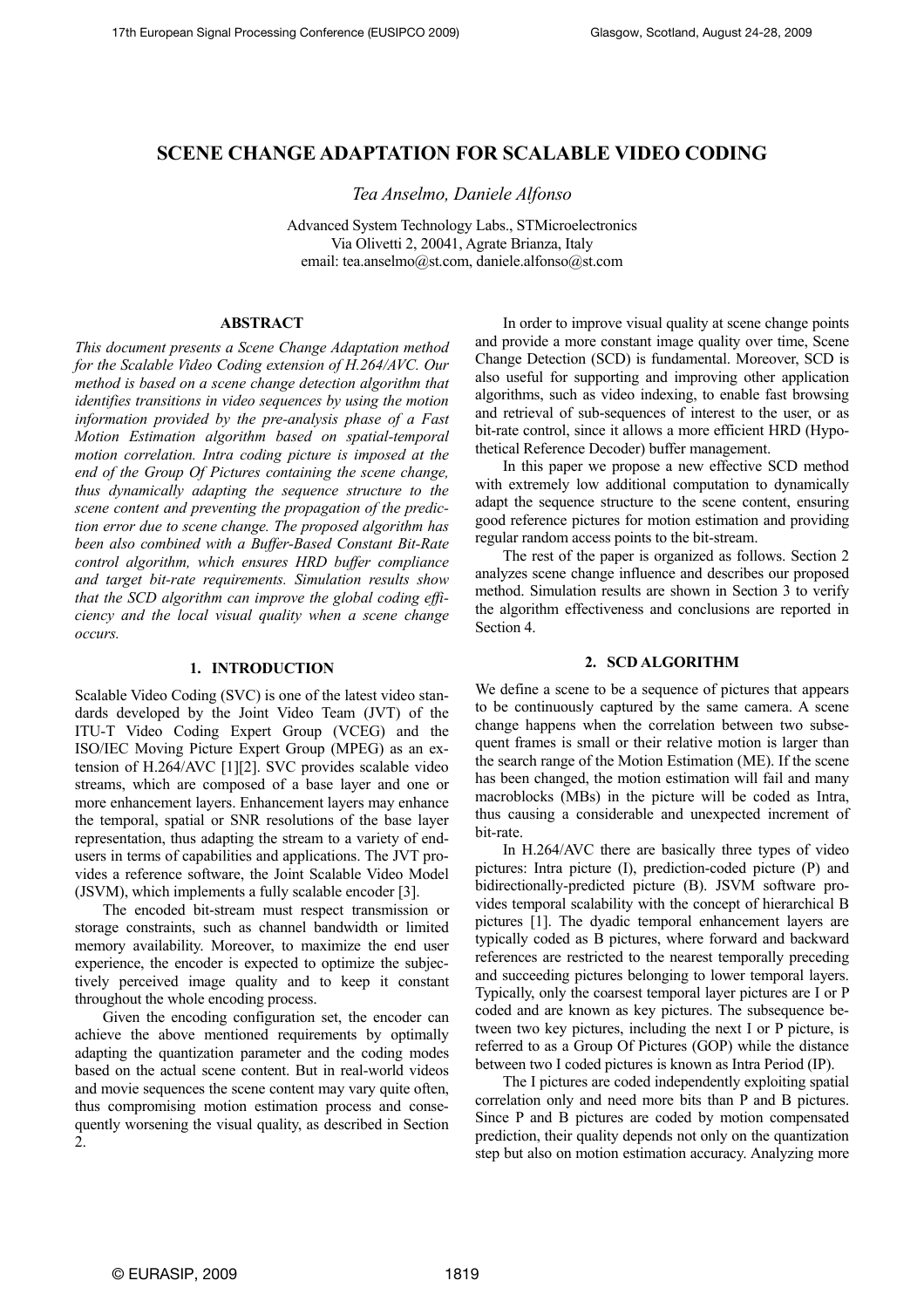in detail the influence of a scene change, we observe that the effect depends on its position within the GOP. By way of example, we suppose to have a single layer with a hierarchical GOP of 4 pictures length, as depicted in Figure 1, and we state to have no more than one scene change per GOP.

If a scene change happens just before an I picture, all the B pictures of the current GOP will be directly or indirectly influenced because the I picture is one of the available references. But the B pictures can also refer to the previous key picture of the last GOP, thus still providing a good prediction result. So there is little influence on the prediction efficacy when scene changes occur before an I picture.

Since hierarchical B pictures are predicted from neighbouring and temporally adjacent I, P or B pictures, the current B picture will have at least one reference belonging to the same scene. When scene change happens at a B picture, again we can get a satisfactory prediction.

P pictures are predicted from previous I or P coded anchor frames. If scene changes happen before a P, motion estimation will fail and many MBs will be Intra coded. In this case, a fixed compression ratio would be sustained only at the cost of a visible image quality loss. The prediction accuracy of this P would be low and consequently the quality of the pictures predicted from this P would be worsened. On the contrary, quality loss would be avoided at the cost of a decreased compression ratio, but this solution could not be applicable in case of strict bit-rate constraints. Resuming the above observations, encoder action is necessary only in case of scene change before a P picture.

An SCD algorithm can precisely identify the scene changed picture and try to limit quality loss and bit-rate increment by avoiding ineffective inter picture coding. Performance evaluations and characterization of a number of scene change algorithms are proposed in [\[4\]](#page-3-3)[\[5\].](#page-3-4) Colour histograms, edge change ratio, block motion information or video content variation are used to compute picture differences. An SCD method for Scalable Video Coding has been proposed in [\[6\],](#page-3-5) but it is specifically designed for Motion Compensated Temporal Filtering (MCTF) structure, a video coding technique that was considered during the early development stages of SVC, but eventually abandoned. Generally these SCD methods require some extra computation to obtain scene characteristics.

A first version of the proposed algorithm has been previously implemented for H.264/AVC encoding [\[7\].](#page-3-6) It has been improved and adapted to SVC by maintaining hierarchical temporal scalability and allowing multiple layers encoding. The algorithm has been integrated in a JSVM 9.8 compliant encoder, which further includes proprietary Fast Motion Estimation [\[8\]](#page-3-7) and Constant Bit-Rate (CBR) control procedures [\[11\].](#page-4-0)

Our SCD algorithm does not need any ad hoc frame by frame computation because it uses the motion information provided by Coarse Search, the pre-analysis phase of a Fast ME algorithm, to identify changes in the scene content of a video sequence. The Fast ME algorithm is able to achieve performance very close to the one of Full Search Block Matching by using only a small fraction of its computational complexity. Actually the complexity of our ME algorithm is independent of search window size, so that the search region can be set equal to the entire picture size and wrong scene change detections due to limited search area are avoided. A more detailed description of the Fast ME algorithm can be found in [\[8\].](#page-3-7)



Figure 1 – Effect of scene change on hierarchical prediction for a 4 length GOP.

The Coarse Search analyses temporal correlation by testing a predefined set of motion vectors and assigns to each MB a first rough prediction, estimated with respect to the previous picture, regardless of the picture coding type. The SCD technique evaluates the coarse results to identify poor temporal prediction at MB level: if the scene change had happened, the ME will fail, leading to a large prediction error. So, for each MB, the algorithm compares the temporal correlation with the spatial one to identify the most costly convenient to be coded, as described in the following pseudo-code:

$$
if ((MAE > VAR) & (SAD > T1))
$$
  
potential \_INTRA \_ MBs + +; (1)

where MAE (Mean Absolute Error) and SAD (Sum of Absolute Differences) represent the temporal correlation and coding cost, while the variance (VAR) gives a measure of the spatial homogeneity.  $T<sub>l</sub>$  is an empirical threshold value obtained by several test cases. If the condition in (1) is true, meaning the temporal prediction is too costly, the current MB is marked as a potential Intra MB and the MB counter is incremented.

At the end of each picture, SCD computes a smoothness parameter, which is a novelty with respect to previous implementation in [\[7\].](#page-3-6) The smoothness parameter represents the correlation lying between the motion vectors of adjacent MBs of the same picture: it is used to keep track of motion complexity and thus to avoid false detections due to high motion shots. For the pictures within the same shot, the ME produces coherent motion vectors to describe realistic movement of objects between contiguous pictures. On the contrary, in case of scene change, the motion fields are incoherent because they don't refer to a consistent movement. The smoothness parameter for the *i*-th picture is obtained by averaging for every MB the vectors components of four neighbouring MBs, as depicted in Figure 2 and shown in the equation below:

$$
Smooth_{i} = \frac{1}{4 \cdot N} \sum_{m=1}^{N} \sum_{n=1}^{4} |\Delta x_{m,n}| + |\Delta y_{m,n}|
$$
  
\n
$$
Smooth_{i} - \frac{1}{k} \sum_{j=i-1}^{i-k} Smooth_{j} > T_{2}
$$
\n(2)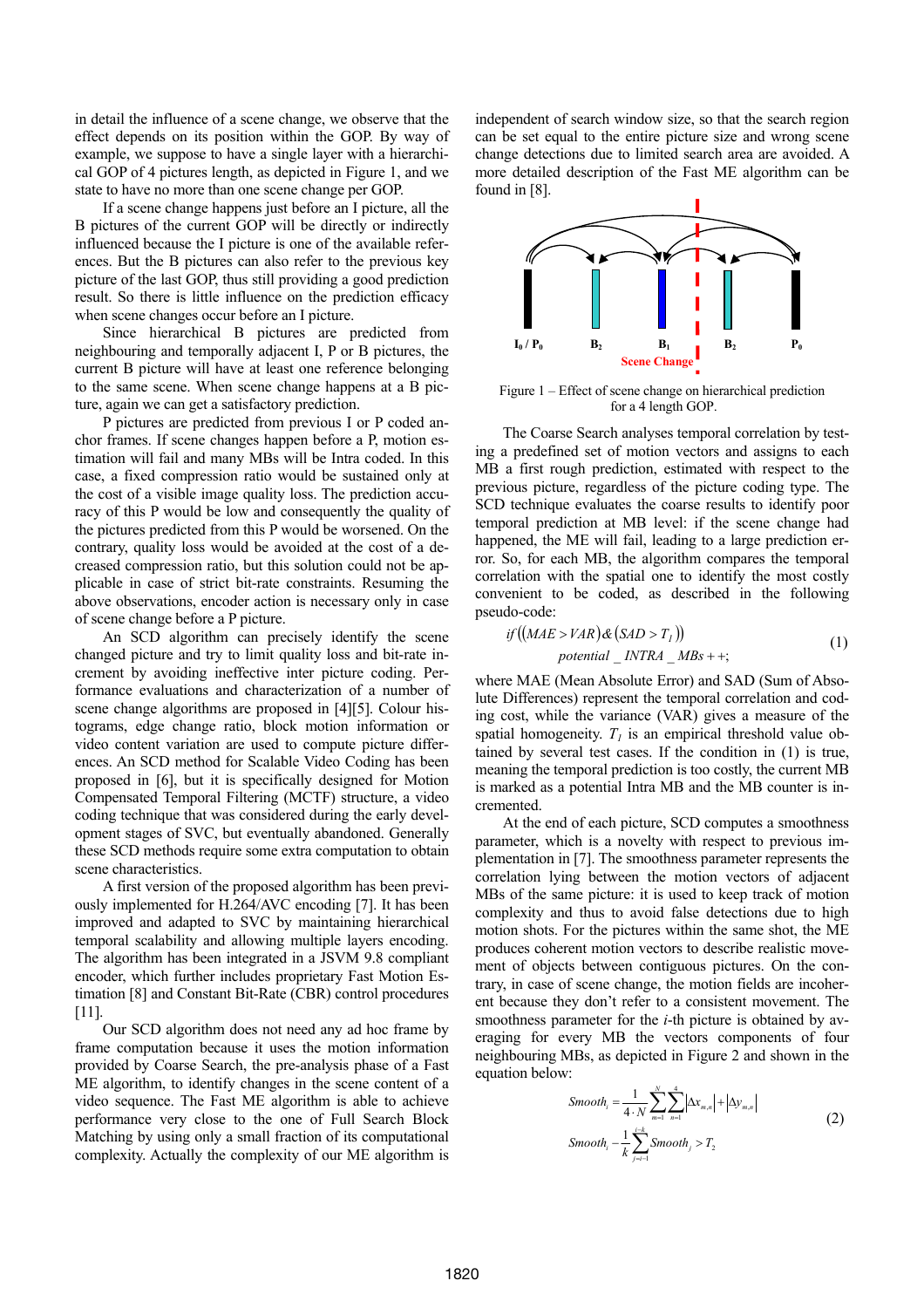where *N* is the total number of MBs per picture,  $\Delta x_{m,n}$  and *∆ym,n* are the horizontal and vertical components of the motion vectors of neighbouring MBs. To identify local motion discontinuity, the *Smooth<sub>i</sub>* value is compared with the average smoothness of a local window of *k* pictures. If the difference between current smoothness and the average of the past  $k$  smoothness values is greater than an empirical threshold  $T_2$ , then a motion complexity discontinuity is pointed out.  $T_2$ threshold selection is critical, a trade-off must be found so that it is high enough to avoid false hits caused by high motion scene and low enough to avoid miss rate.  $T_2 = 1.5$  works well for the video test set.

When both the number of hypothetical Intra MBs in (1) exceeds 40% of the entire picture amount and a complexity discontinuity is verified in (2), a scene change is said to happen.

After the identification of a scene change, the next key picture is forced to be Intra coded, thus inducing a Variable Intra Period (VIP). By dynamically forcing an Intra picture coding, the temporal correlation is properly exploited within each Intra Period and motion estimation is prevented across the scene change, at a very low complexity cost. Moreover the temporal scalability is preserved, thus avoiding misalignment with enhancement layers at higher temporal scalability.

Since I pictures need more bits to be coded, repetitive scene changes can significantly worsen the compression ratio and irreparably compromise rate constraints. As proposed in [\[9\],](#page-4-1) when the IP of length *M* containing a scene change is stopped, the new started IP combines the remaining pictures of the previous one and the new *M* pictures, changing the I picture in the next IP to P picture. Moreover, a minimum distance of 4 pictures between two successive scene change is imposed to allow the sliding window refresh for smoothness calculation and to avoid oversize bit-rate increment. On the contrary, an upper IP bound is necessary to limit the prediction error propagation. The last remark is even more necessary in case of low bit-rate applications, so that IP is bounded to a maximum length of 64 pictures. In case of unconstrained IP, meaning only the first picture is Intra coded, if a scene change occurs, the key picture is forced to I, without any other concern for IP calculation.

#### **3. SIMULATION RESULTS**

In order to verify the SCD algorithm effectiveness, we used seven test sequences, obtained by mixing a set of video segments, characterized by various amount of movement complexity and different resolutions, as reported in Table 1.

The first simulation test has been performed at fixed quantization parameter (QP), disabling any rate control algorithm. By varying only the QP, other configuration parameters being equal, we used  $QP_1=QP_1=[10, 25, 40]$ ,  $QP_{B1} = QP_1 + 3$ ,  $QP_{B2} = QP_1 + 4$ ,  $QP_{B3} = QP_1 + 5$ .

We analysed two different sequence structures, with IP and GOP couples equal to [16,4] and [32,8]. For both configurations and regardless of the QP, we obtained the same performance, which are evaluated by three basic numbers:

- hit rate is the ratio of correctly detected scene changes to its actual number,
- miss rate is the ratio of missed scene changes to the actual number of scene changes,
- **false rate** is the ratio of incorrectly detected scene changes to the actual number of scene changes.

| $1.0018 + 1.00000$  |                        |                      |  |  |  |  |  |  |  |
|---------------------|------------------------|----------------------|--|--|--|--|--|--|--|
| <b>Resolution</b>   | <b>Pictures Number</b> | <b>Scene Changes</b> |  |  |  |  |  |  |  |
| CIF (325x228)       | 2213                   | 10                   |  |  |  |  |  |  |  |
| PAL (720x576)       | 420                    | 21                   |  |  |  |  |  |  |  |
| 720p A (1280x720)   | 750                    | 14                   |  |  |  |  |  |  |  |
| 720p B (1280x720)   | 420                    | 19                   |  |  |  |  |  |  |  |
| 1080p_A (1920x1080) | 600                    | 5                    |  |  |  |  |  |  |  |
| 1080p B (1920x1080) | 280                    | 11                   |  |  |  |  |  |  |  |
| Tot.                | 4683                   | 80                   |  |  |  |  |  |  |  |

Table  $1 - Test$  sequences.

|  |  |  | Table 2 – Efficiency of the proposed SCD algorithm. |
|--|--|--|-----------------------------------------------------|
|--|--|--|-----------------------------------------------------|

| <b>Total</b>         | Hit        | <b>Miss</b> | False |  |
|----------------------|------------|-------------|-------|--|
| <b>Scene Changes</b> | Rate       | Rate        | Rate  |  |
| 80                   | 80<br>100% | $0\%$       | 2.5%  |  |



Figure 2 – Neighbouring MBs scheme to obtain Smoothness component of the current MB in the *i*-th picture.

The results reported in Table 2 show that the SCD algorithm is able to completely detect all the scene changes, which means a reliability of 100% and no missed hits for the analysed test sequences, considerably improved compared to 96% efficiency and 2 missed events reported in [7]. The two false hits are associated with the "Crew" segmen[t of](#page-3-6) the 720P sequence, which contains photoflash noise. Actually camera flashlight is a critical event for SCD and future improvements of the algorithm will have to solve this issue.

Tables 3-4 compare the performance of our SCD algorithm aided by the VIP solution, with respect to fixed Intra period coding, for three different QP values (15, 25 and 35). The first column reports the results obtained with fixed Intra period (IP<sub>REF</sub>=16), while the last three columns refer to our VIP method (IP equal to 16, 32 and unrestricted). As noticeable from simulation results, our approach causes a negligible Y-PSNR loss, limited to 0.21dB for the highest QP with unrestricted IP, and in general produces a reduced variance, assuring more constant quality throughout the coded sequence. The quality drop is due to the less frequent Intra refresh, which leads to higher cumulative motion compensated prediction error within the Intra Period. Of course the increased error propagation can be traded-off with the im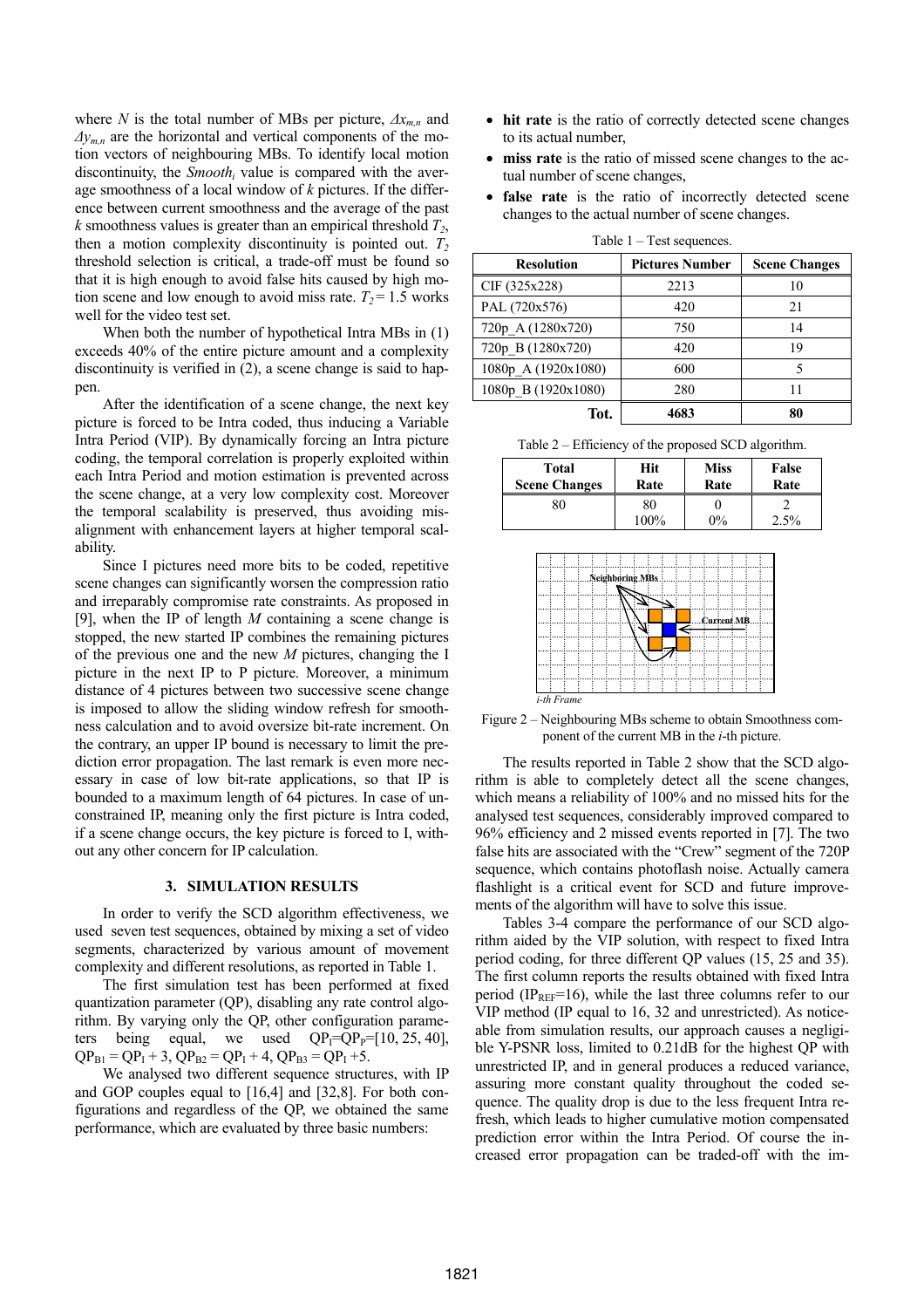proved compression by imposing an upper bound on the maximum IP length as needed by the application.

From bit-rate point of view, the encoder process combining SCD and VIP approaches can yield better compressing rate than conventional approach. For equal Intra period value,  $IP = 16$ , the compression gain of the proposed method lays between 0.55% and 7.5%, considering all the tested QP and resolutions. This means the VIP approach always provides an improvement of coding efficiency, depending on bitrate. The compression gain is even more evident for IP=32 and unrestricted IP: the algorithm can give a benefit up to 24% bit-rate reduction.

The evident advantage of SCD combined with VIP technique can be exploited to improve Constant Bit-Rate (CBR) applications. The preserved bit-rate can lead to higher quality or help a more efficient HRD buffer management. CBR in JSVM model has been partly investigated in [\[10\]:](#page-4-2) this JVT contribution has been implemented into JSVM software only for the base layer and it extends to SVC the same RC scheme already adopted within the H.264/AVC Joint Model (JM) reference software. However, in the current JSVM software, there are no scene change detection mechanisms, so when scene changes happen, the rate control fails in bit allocation, compromising motion estimation process, and visual quality is consequently worsened.

Hence we tested the proposed SCD and VIP technique with our proprietary CBR algorithm [\[11\].](#page-4-0) Our CBR algorithm is a single-pass algorithm, since the encoding process is done once per picture and there is no need of a pre-analysis phase to determine target bits allocation. It is based on the principle of buffer management and is suitable for multiple layer coding: the algorithm tries to achieve, at the end of each Intra period, the same buffer fullness that was before encoding the last Intra picture. As a consequence, it performs a constant bit-rate encoding, since every Intra period consists of about the same number of bits:

## *TargetBitsIntraPeriod = AvgBitPict · IP*

where *AvgBitPict* is the average amount of bits per picture obtained as the ratio of the target bit-rate and the sequence frame rate. After a scene change, the CBR algorithm has to update some internal parameters relative to the new IP, for example the *TargetBitsIntraPeriod* value and the buffer thresholds. By taking these solutions, the encoder is able to avoid quality loss and maintain, at the same time, good bitrate control performance.

In order to keep comparable working conditions for both JSVM and the proposed rate control algorithms, in the JSVM configuration file the *MaxQPchange* parameter is set equal to 6, the *BasicUnit* is picture sized and the QP can vary from 1 to 51. The target bit-rate for both algorithms is 2 Mb/s.

The test sequence is in 720P format, 600 pictures long, and it includes 5 scene changes, one every 100 pictures. The results in Table 5 show that the final Y-PSNR qualities are almost the same, but variance is quite smaller for our algorithm, meaning more constant quality throughout the whole coded sequence. By analyzing more specifically the frame by frame PSNR values depicted in Figure 3, we notice some huge quality loss of the JSVM rate control for the pictures immediately after scene changes, causing an annoying visual quality degradation. On the contrary, our algorithm better controls the encoding process by dynamically adapting to the sequence scene content, thus assuring always a satisfactory visual quality.

#### **4. CONCLUSIONS**

In this paper we proposed an effective and low complexity scene change detection method, based on the motion information provided by a fast motion estimation algorithm. The method shows a 100% efficiency for hard cuts detection on the tested sequences. By adapting Intra period to scene changes, it allows a bit-rate reduction from 0.55% minimum to 24% maximum relative to the approach without SCD. The quality loss is limited to -0.21 dB in the worst case and to -0.06 dB on average. Further, the proposed method is useful for supporting new applications, as video indexing, and for improving other ones, as bit-rate control, by providing regular random access points to the bit-stream and ensuring good reference pictures and limiting prediction error propagation.

## **REFERENCES**

- <span id="page-3-0"></span>[1] H. Schwarz, D. Marpe, and T. Wiegand,, "Overview of the Scalable Video Coding Extension of the H.264/AVC Standard," *IEEE Trans. On Circuits and Systems for Video Technology*, vol. 17, no.9, pp. 1103–1020, Sept. 2007.
- <span id="page-3-1"></span>[2] T. Wiegand, G. Sullivan, J. Reichel, H. Schwarz, and M. Wien, "Joint Draft ITU-T Rec. H.264 | ISO/IEC 14496- 10 / Amd.3 Scalable Video Coding", *Joint Video Team*, JVT-X201, Geneva, CH, July 2007.
- <span id="page-3-2"></span>[3] JSVM 9.8 Software Package, CVS server for JSVM software.
- <span id="page-3-3"></span>[4] U. Gargi, R. Kasturi, and S.H. Strayer, "Performance Characterization of Video-Shot-Change Detection Methods", *IEEE Trans. On Circuits and Systems for Video Technology*, vol. 10, no. 1, Feb. 2000.
- <span id="page-3-4"></span>[5] R. Lienhart, "Comparison of Automatic Shot Boundary Detection Algorithms", in *Proc. of SPIE*, *VII Conf. on Storage and Retrieval for Still Image and Video Database*, vol. 3656, pp. 290–301, San Jose, CA, Jan. 1999.
- <span id="page-3-5"></span>[6] J.-R. Ding and J.-F. Yang, "Joint Adaptive GOP and SCD Coding for Improving H.264 Scalable Video Coding", *Multimedia Workshop, IX IEEE International Symposium on*, TW, Dec. 2007.
- <span id="page-3-6"></span>[7] D. Alfonso, B. Biffi, and L.Pezzoni, "Adaptive GOP size control in H.264/AVC encoding based on scene change detection", *7th NORSIG*, *Nordic Signal Processing Symposium*, Reykjavik, IS, June 2006.
- <span id="page-3-7"></span>[8] L. Lima, D. Alfonso, L. Pezzoni, R. Leonardi, "Low Complexity Motion Estimation for Scalable Video Coding extension of H.264/AVC", in *Proc. of Visual Communication and Image Processing (VCIP) 2009,* San Jose, CA, Jan. 2009.
- [9] Y. Yu, J. Zhou, and Y. Wang, "A Fast Effective Scene Change Detection and Adaptive Rate Control Algo-